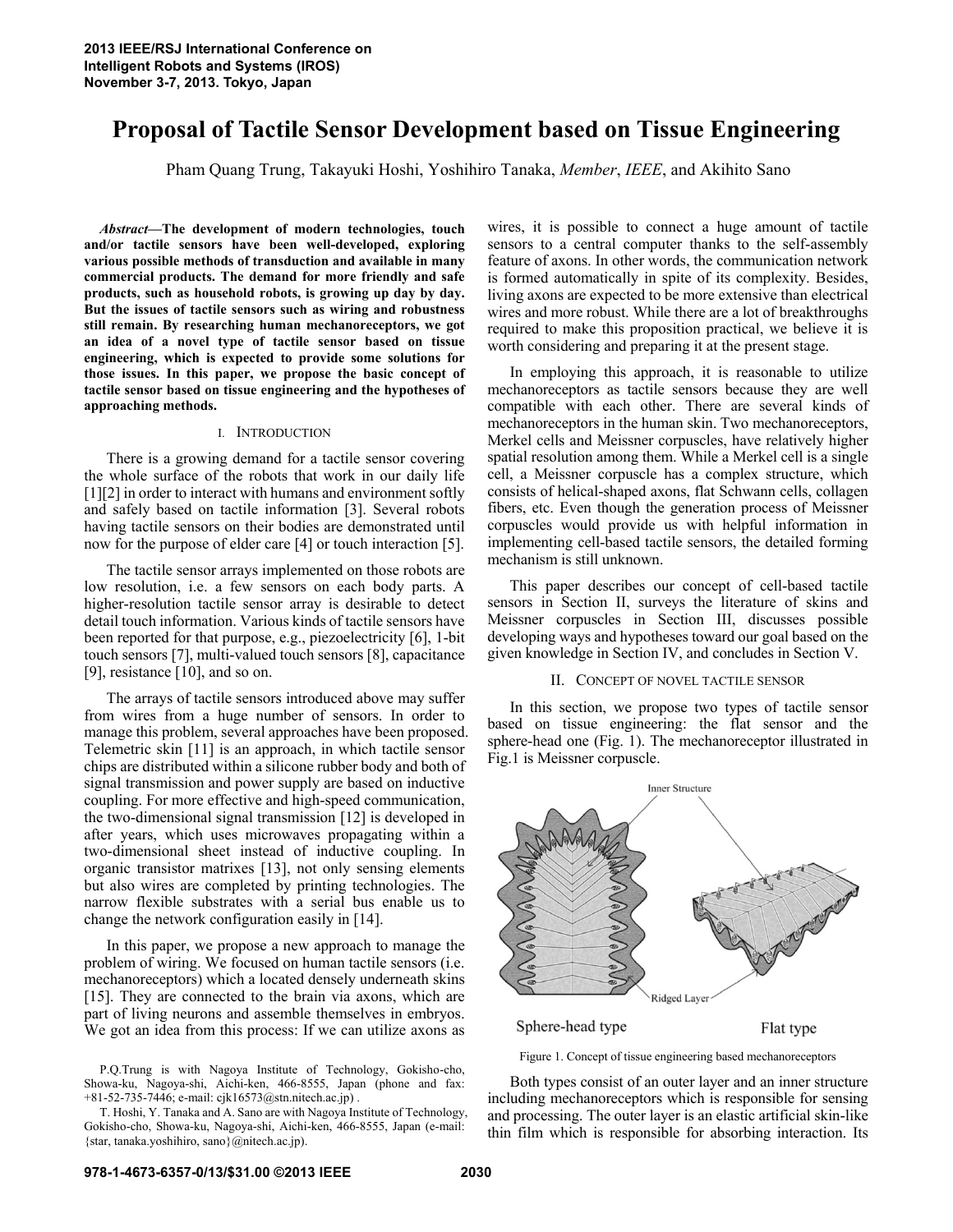outer and inner surfaces have the ridged texture like human finger-print. The inner structure consists of an artificially tissue-engineered axons, mechanoreceptor capsules, guide tubes, and growth solution, as shown in Fig.2. The guide tubes work as tunnels leading the axon terminals from parent fibers to prepared mechanoreceptor capsules. The growth solution provides inner pressure and keeps the mechanoreceptors living since organic components may decay easily. In order to supply growth solution frequently, we are thinking about using a two-way exchange system like human circulatory system, which is not illustrated here. This type of system may decrease the mobility but increase the stability of the tactile sensor.



# Growth Solution

Figure 2. Inner structure of tissue-engineering-based mechanoreceptors

We intend to use tissue engineering merely for necessary components such as axons and/or inner components of mechanoreceptors, instead of all. The other component parts are appropriately produced by mechanical engineering methods. This conception is supported by some recent reports which showed the potentiality of the combination of cultured cell/tissue and particular mechanical material, such as tissue-engineered jellyfish [16] and biological machine [17]. The advantage of this method is the simplicity of producing, especially for outer components as ridged-layer, compared with pure biological method. Using mechanical engineering also costs lower and provides a high chance of mass-production. Meanwhile, the problem is that the high-accuracy of mechanical component production at micrometer level is required. The 3D printing technology which has capability of producing high-detailed tiny 3D objects is a solution for this issue. In recent years, the well-developed 3D printing technology somehow already surpasses micrometer level and may achieve nanometer level in model making [18]. The detailed developing or approaching methods are described in Section IV.

Mechanoreceptors are distributed in couples along the inner ridges of capsule similar to those in human skins [19] and shown in Fig.3 with the sphere-head type as example.

Capsule ridges



Figure 3. Concept of implanted mechanoreceptors distribution based on human distribution

The operation is based on deformation of the contact surface outside ridged capsule. Depend on interaction, various areas of surface are deformed and the deformation of inner surface connected to mechanoreceptors is involved. Therefore, the axon inside mechanoreceptor is also distorted and then generates changes of ion charge. In other words, contact interactions are encoded onto electrical signals and transmitted to computing system via the axon. The computing system processes analysis of the signals and extracts interaction properties.

A block diagram of the tissue-engineering-based tactile sensor is demonstrated in Fig. 4.



Figure 4. Block diagram of sensor system

The difference between the two types of tactile sensor is how they may be applied in robotics. The flat one is appropriate to being mounted on a flat surface or sensing one-directional pressure while the sphere-head one is appropriate to being mounted on a convex surface or sense multi-directional pressure.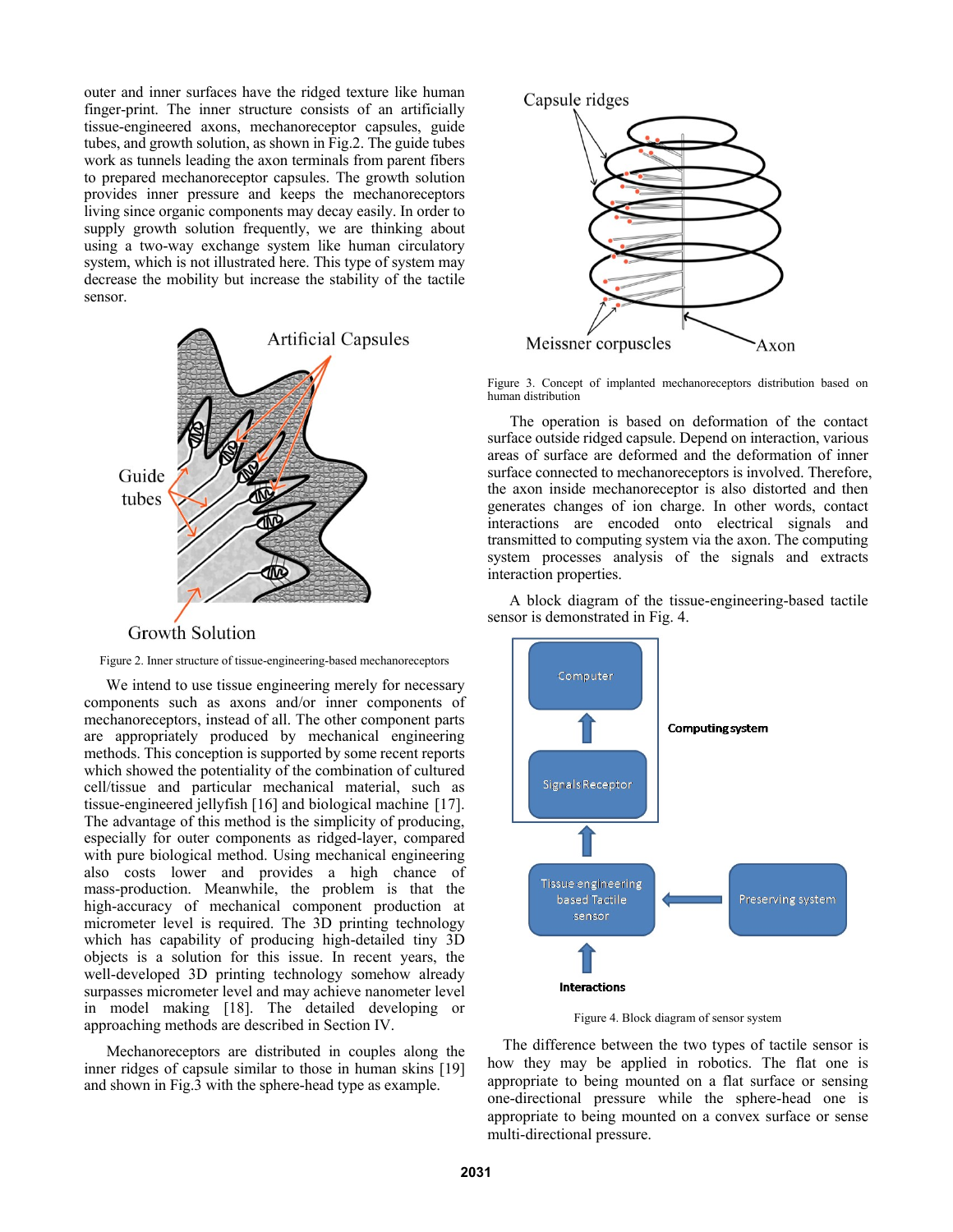# III. SURVEY OF MEISSNER CORPUSCLE AND RELATED **COMPONENTS**

In order to make this concept practical, we took researches about related-components of this novel sensor, mainly axons and Meissner corpuscles.

A neuron cell and its axons are the first essential components in this concept. While a neuron cell is the main body, axons are projected toward out parts to gain information and connect neuron cells together. Reference [20] shows that a neuron cell could be cultured on a micro plate and the growth directions of its axons are manipulated. At an intersection or an appreciate environment, an axon may exhibit three trends of development as shown in Fig. 5. According to [21], these trends are respectively corresponded to three forms of axon branching: Arborization, bifurcation, and collateral formation. For short definition, arborization is the form in which an axon branches freely in all directions (two sub-directions and main direction) like tree-branching. Meanwhile, bifurcation is the form which branches only in sub-directions and collateral formation is the form which branches in main direction and one sub-direction. These three forms can be controlled by using specific chemical factors.



Figure 5. Three forms of axon branching at an intersection

The second essential component is a Meissner corpuscle, which consists of axons, flat Schwann cells, collagen fiber, etc. (as mentioned in Section I). Meissner corpuscles are rapidly adapting mechanoreceptors which exist at dermal papillae beneath epidermis. The axons inside the corpuscle are helical-shaped and sandwiched between lamellar cells (flat Schwann cells). Even though the core stacks of inner axons and lamellar cells are formed irregularly, a Meissner corpuscle is almost oval in shape. It is about 70 μm diameter and 150 μm in length. Figure 6 shows a simple illustration of a Meissner corpuscle.

According to the observations in [22], the generation process of Meissner corpuscles is revealed but still unclear. After the establishment of secondary dermal ridges, the process occurred in the gestation period with an axon firstly penetrated to a dermal papilla. It is also known that the corpuscle has the same configuration as mature one after a while. But the mechanism for axons and Schwann cells to form a Meissner corpuscle is still unknown.



Figure 6. Illustration of Meissner corpuscle

The regeneration of a Meissner corpuscle is revealed quite clearly as mentioned in [23]. In these experiments, pad skin at the toe tip of mice was frozen and thawed repeatedly. By this treatment, axons and lamellar cells of the corpuscle disintegrated to cell debris remaining hollow tubes and loops of basal lamina. Through these basal lamina tubes and hollow loops, an axon penetrated into the corpuscle accompanied by Schwann cells and began to branch terminals. The result of experiments proved that some damaged Meissner corpuscles remaining hollow capsule were successfully regenerated due to penetration of generating axons accompanied by Schwann cells.

## IV. HYPOTHESES AND DISCUSSION

To utilize tissue engineering in tactile sensor development, it is necessary to manufacture Meissner corpuscles artificially since its size is too small to be extracted directly from skin. Based on the previous knowledge mentioned above, we propose two hypotheses, which may become the premises for manufacturing this novel sensor.

### *A. Engineering based hypothesis*

This hypothesis concerns manipulation of cultured axons and the regeneration process of Meissner corpuscles.

There would be a main axis at the center of tactile sensor, which can orient the development direction of axons. The problem occurs when axons reach intersections. In the simple examples in Fig. 5, the choices of axon development are limited (toward, right, left). But in reality, an axon has a large number of choices. Therefore, using specific chemical factors which make axon arborize (as the first form of branching introduced in Section II) is the simplest approaching method for production so that we can use a single neuron for all mechanoreceptors. The locations of the specific chemical factor are at intersections and the places of mechanoreceptors as shown in Fig. 7.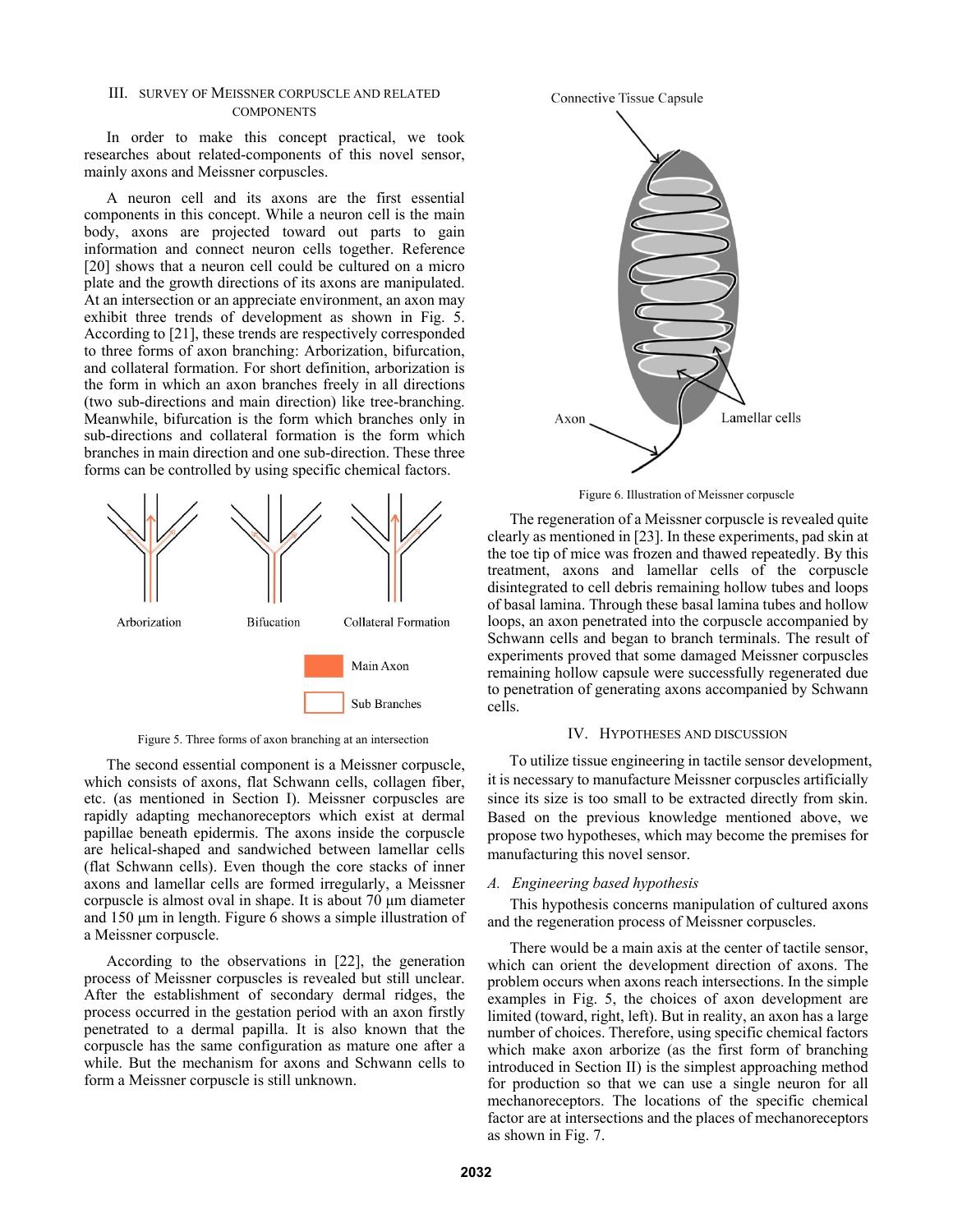

Figure 7. Locations of axon chemical factor (red colored)

The creation of sensing elements (or Meissner corpuscles) is essentially based on the regeneration process. We suppose to create artificial corpuscle capsules with inner hollow loops and basal lamina–like tubes for cultured axons. These artificial capsules locate below the inner surface of ridged-layer and connect directly to guide-tubes and ridged-layer. The axons will be guided to corpuscle capsules and the regeneration process may occur naturally. Figure 8 demonstrates the regeneration process of each mechanoreceptor. Inside the artificial corpuscle, axons not only follow the hollow loops but also need to begin arborizing in order to make the same configuration as real one.



Figure 8. Illustration of Meissner corpuscle production based on regeneration process

Even though this hypothesis provides potentiality of manufactured novel sensor practically and we considered it is the most suitable approaching method for engineering and mass-production in the future, there are some remaining issues which are required to be solved. First is the low rate of successful regeneration, which is also reported in [22]. The regenerated corpuscle size is also smaller than original one. But we found no evidence of the influence of corpuscle size to its functions. And we believe an appropriate environment which can be discovered in experiments may improve the rate of success and furthermore quality of artificial corpuscle. The second is the structure of artificial capsule, which is still unclear under conventional microscope.

## *B. Biology based hypothesis*

This hypothesis concerns the natural generation of Meissner corpuscles, which is still unclear as mentioned above.

The observation of the generation process gave us a great wonder. If we made an environment such as an artificial dermis layer with similar components, would the process occur naturally? If so, it also means that the axons could find its own way. The manufacture of novel sensor would be simpler while the density of sensing elements might be higher than the first hypothesis introduced above.

Moreover, the unclear processes during generating stages (as mentioned above) would be also revealed. These generated sensing elements may open an approach for individually analysis of naked mechanoreceptors, which cannot be observed directly due to the difficulty of extraction while conventional analyses are processed with cut-away skin and involved all mechanoreceptors.

### V. CONCLUSION

We provided the basic concepts and discussed the two hypotheses of manufacturing tissue-engineering-based tactile sensor. We also pointed out some advantages of this novel sensor such as, axons self-assembly characteristic which may be solutions for wiring problem.

For future work, we are going to start culturing neuron cells and experiment the second hypothesis. In the following stages, we will manufacture the first practical prototype of this novel sensor. And we are supposed to discover more about mechanoreceptor generations which is still unclear and artificial production methods towards a tactile sensor consisting of multiple kinds of mechanoreceptors.

#### **REFERENCES**

- [1] Y. Sakagami, R.Watanabe, C. Aoyama, S. Matsunaga, N. Higaki, and K. Fujimura: The intelligent ASIMO: System overview and integration, Proc. IEEE/RSJ International Conference on Intelligent Robots and Systems (IROS 2002), vol. 3, pp. 2478-2483, 2002.
- [2] K. Kaneko, F. Kanehiro, S. Kajita, H. Hirukawa, T. Kawasaki, M. Hirata, K. Akachi, and T. Isozumi: Humanoid robot HRP-2, Proc. 2004 IEEE International Conference on Robotics and Automation (ICRA 2004), vol. 2, pp. 1083-1090, 2004.
- [3] M.H. Lee and H.R. Nicholls: Tactile sensing for mechatronics a state of the art survey, Mechatronics, vol. 9, pp. 1-31, 1999.
- [4] T. Odashima, M. Onishi, K. Tahara, K. Takagi, F. Asano, Y. Kato, H. Nakashima, Y. Kobayashi, T. Mukai, Z.W. Luo, and S. Hosoe: A soft human-interactive robot RI-MAN, Proc. 2006 IEEE/RSJ International Conference on Intelligent Robots and Systems (IROS 2006), video, 2006.
- [5] N. Mitsunaga, T. Miyashita, H. Ishigro, K. Kogure, and N. Hagita: Robovie-IV: A communication robot interacting with people daily in an office, Proc. 2006 IEEE/RSJ International Conference on Intelligent Robots and Systems (IROS 2006), pp. 5066-5072, 2006.
- [6] E.S. Kolesar and C.S. Dyson: Object imaging with a piezoelectric robotic tactile sensor, IEEE Journal of Microelectromechanical Systems, vol. 4, pp. 87-96, 1995.
- [7] Y. Hoshino, M. Inaba, and H. Inoue: Model and processing of wholebody tactile sensor suit for human-robot contact interaction, Proc. 1998 IEEE International Conference on Robotics & Automation (ICRA 1998), pp. 2281-2286, 1998.
- [8] R. Kageyama, S. Kagami, M. Inaba, and H. Inoue: Development of soft and distributed tactile sensors and the application to a humanoid robot, Proc. IEEE International Conference on Systems, Man, and Cybernetics, vol. 2, pp. 981-986, 1999.
- [9] F. Castelli: An integrated tactile-thermal robot sensor with capacitive tactile array, IEEE Transactions on Industry Applications, vol. 38, no. 1, pp. 85-90, 2002.
- [10] O. Kerpa, K. Weiss, and H. Worn: Development of a flexible tactile sensor system for a humanoid robot, Proc. 2003 IEEE/RSJ International Conference on Intelligent Robots and Systems (IROS 2003), vol. 1, pp. 1-6, 2003.
- [11] M. Hakozaki, H. Oasa, and H. Shinoda: Telemetric robot skin, Proc. 1999 IEEE International Conference on Robotics and Automation (ICRA 1999), pp. 957-961, 1999.
- [12] H. Chigusa, Y. Makino, and H. Shinoda: Large area sensor skin based on two-dimensional signal transmission technology, Proc. 2nd Joint